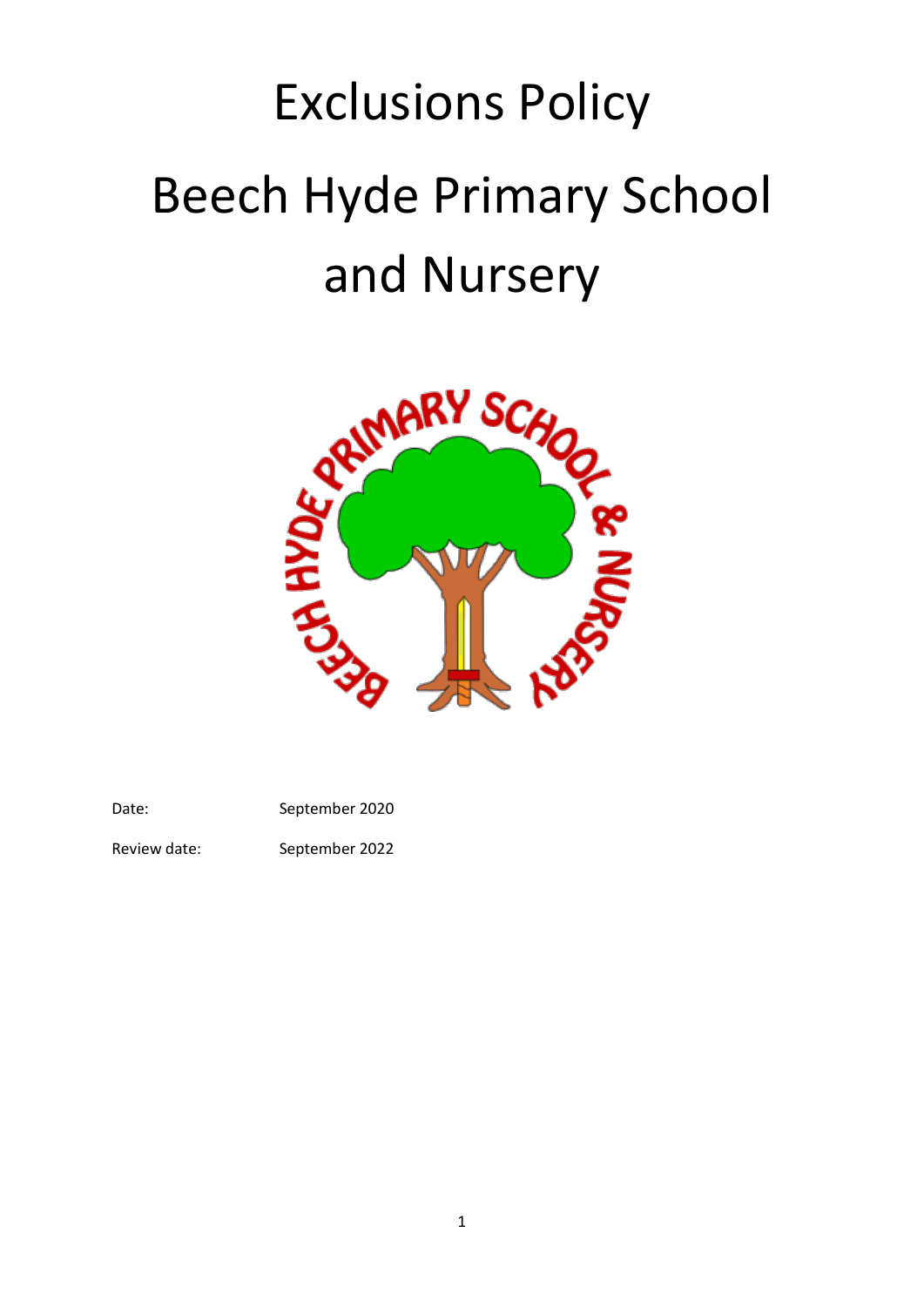

Exclusions Policy

# **Rationale**

Beech Hyde Primary School and Nursery aims to promote an environment where all pupils the opportunity to achieve their learning potential through a clear culture of positive behaviour for learning. We aim to provide clear high expectations for the whole community to ensure the wellbeing and safety of all. All pupils, Staff, Parents and Governors play a key role in ensuring that behaviour is positive and follows behaviour for learning guidelines.

# **Our aims**

Our school aims to ensure that:

- The exclusions process is applied fairly and consistently
- The exclusions process is understood by governors, staff, parents and pupils
- Pupils in school are safe and happy

## **Procedures**

## **Legislation and Statutory Guidance**

This policy is based on statutory guidance from the Department for Education: Exclusion from maintained schools, academies and pupil referral units (PRUs) in England. It is based on the following legislation, which outline schools' powers to exclude pupils:

- Section 52 of the Education Act 2002, as amended by the Education Act 2011
- The School Discipline (Pupil Exclusions and Reviews) (England) Regulations 2012
- Sections 64-68 of the School Standards and Framework Act 1998
- In addition, the policy is based on:
- Part 7, chapter 2 of the Education and Inspections Act 2006, which looks at parental responsibility for excluded pupils
- Section 579 of the Education Act 1996, which defines 'school day'

• The Education (Provision of Full-Time Education for Excluded Pupils) (England) Regulations 2007, as amended by The Education (Provision of Full-Time Education for Excluded Pupils) (England) (Amendment) Regulations 2014

This policy complies with our funding agreement and articles of association

## **The Decision to exclude**

Only the Head Teacher, or acting Head Teacher, can exclude a pupil from school. A permanent exclusion will be taken as a last resort.

Our school is aware that off-rolling is unlawful. Ofsted defines off-rolling as: "…the practice of removing a pupil from the school roll without a formal, permanent exclusion or by encouraging a parent to remove their child from the school roll, when the removal is primarily in the interests of the school rather than in the best interests of the pupil."

We are committed to following all statutory exclusions procedures to ensure that every child receives an education in a safe and caring environment.

A decision to exclude a pupil will be taken only:

• In response to serious or persistent breaches of the school's behaviour policy, and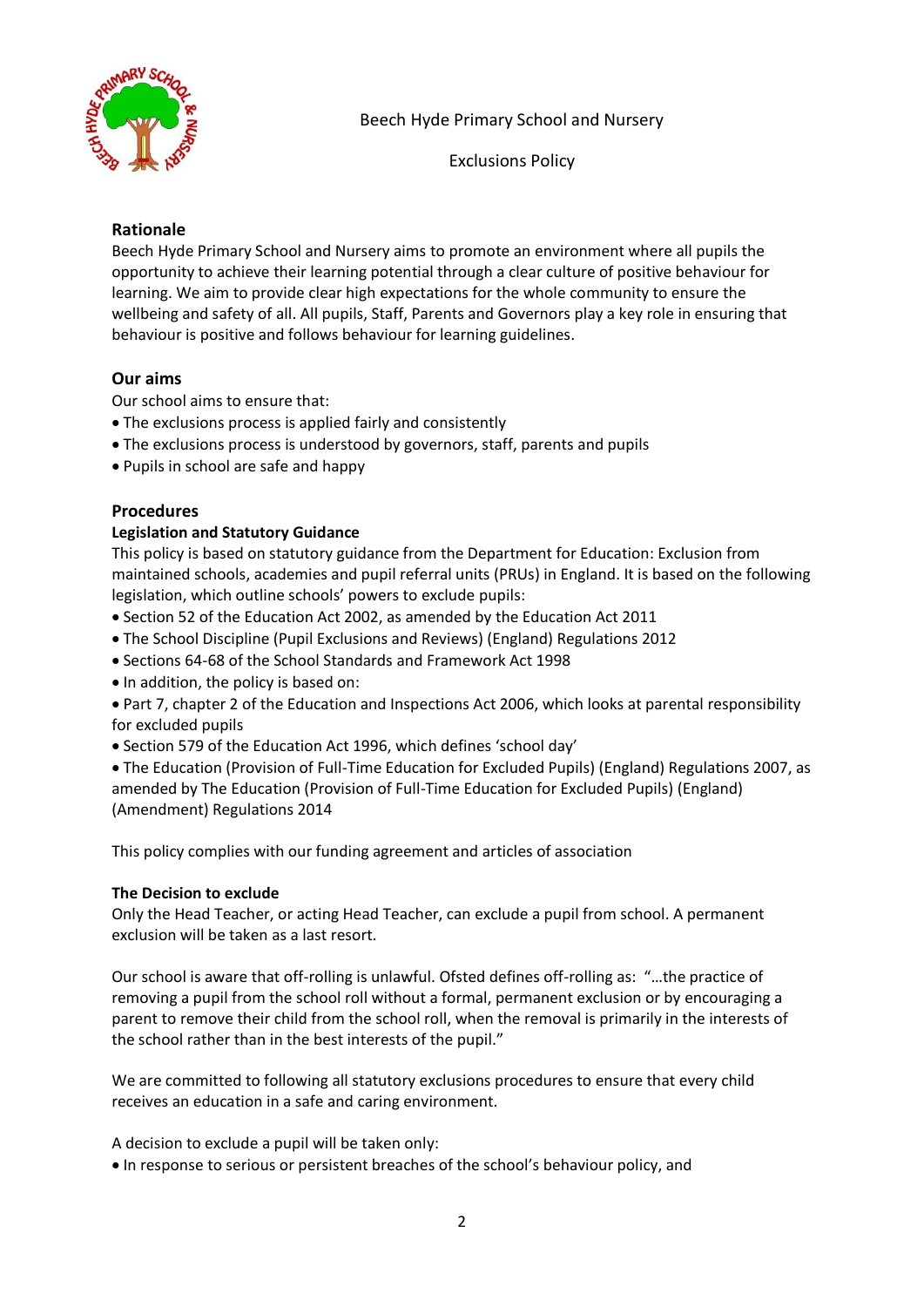• If allowing the pupil to remain in school would seriously harm the education or welfare of others Before deciding whether to exclude a pupil, either permanently or for a fixed period, the Head Teacher will:

• Consider all the relevant facts and evidence, including whether the incident(s) leading to the exclusion were provoked

- Allow the pupil to give their version of events
- Consider if the pupil has special educational needs (SEN)

#### **Definition**

For the purposes of exclusions, school day is defined as any day on which there is a school session. Therefore, INSET or staff training days do not count as a school day.

### **Roles and Responsibilities**

## **The Head Teacher**

### **Informing Parents**

The Head Teacher will immediately provide the following information, in writing, to the parents of an excluded pupil:

- The reason(s) for the exclusion
- The length of a fixed-term exclusion or, for a permanent exclusion, the fact that it is permanent
- Information about parents' right to make representations about the exclusion to the governing board and how the pupil may be involved in this

• Where there is a legal requirement for the governing board to meet to consider the reinstatement of a pupil, and that parents have a right to attend a meeting, be represented at a meeting (at their own expense) and to bring a friend.

The Head Teacher will also notify parents by the end of the afternoon session on the day their child is excluded that for the first 5 school days of an exclusion, or until the start date of any alternative provision where this is earlier, parents are legally required to ensure that their child is not present in a public place during school hours without a good reason. Parents may be given a fixed penalty notice or prosecuted if they fail to do this.

If alternative provision is being arranged, the following information will be included when notifying parents of an exclusion:

• The start date for any provision of full-time education that has been arranged

• The start and finish times of any such provision, including the times for morning and afternoon sessions, where relevant

- The address at which the provision will take place
- Any information required by the pupil to identify the person they should report to on the first day

Where this information on alternative provision is not reasonably ascertainable by the end of the afternoon session, it may be provided in a subsequent notice, but it will be provided no later than 48 hours before the provision is due to start. The only exception to this is where alternative provision is to be provided before the sixth day of an exclusion, in which case the information can be provided with less than 48 hours' notice with parents' consent.

#### **Informing the governing board and local authority**

The Head Teacher will immediately notify the governing board and the local authority (LA) of:

- A permanent exclusion, including when a fixed-period exclusion is made permanent
- Exclusions which would result in the pupil being excluded for more than 5 school days (or more than 10 lunchtimes) in a term
- Exclusions which would result in the pupil missing a public examination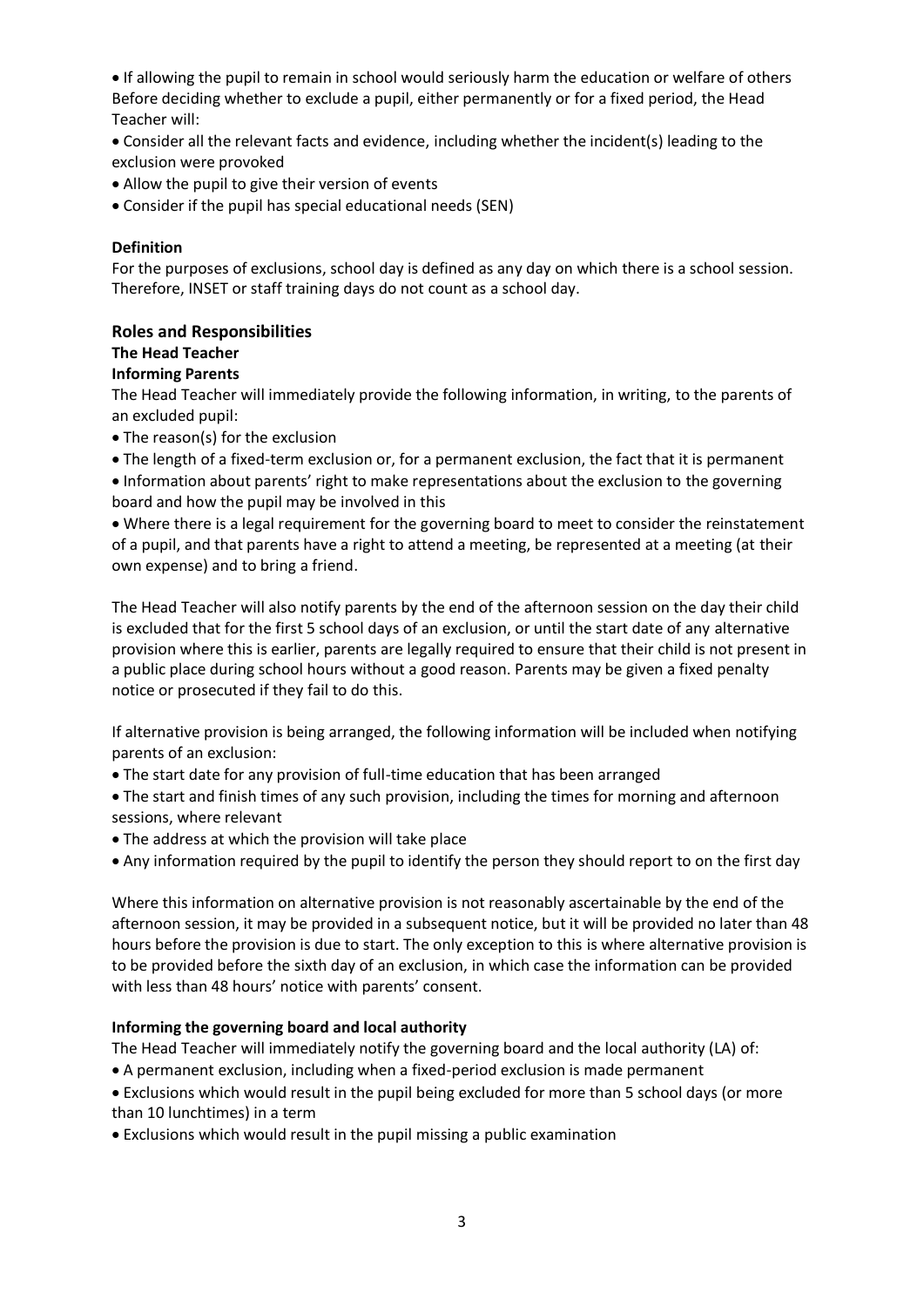For a permanent exclusion, if the pupil lives outside the LA in which the school is located, the Head Teacher will also immediately inform the pupil's 'home authority' of the exclusion and the reason(s) for it without delay.

For all other exclusions, the Head Teacher will notify the governing board and LA once a term.

### **The Governing Body**

Responsibilities regarding exclusions is delegated to the Governing Body. The Governing Body has a duty to consider the reinstatement of an excluded pupil (see section 3.5).

### **The LA**

For permanent exclusions, the LA is responsible for arranging suitable full-time education to begin no later than the sixth day of the exclusion.

### **Considering the Reinstatement of a pupil**

The Governing Body will consider the reinstatement of an excluded pupil within 15 school days of receiving the notice of the exclusion if:

• The exclusion is permanent

• It is a fixed-term exclusion which would bring the pupil's total number of school days of exclusion to more than 15 in a term

p• It would result in a pupil missing a public examination

If requested to do so by parents, the Governing Body will consider the reinstatement of an excluded pupil within 50 school days of receiving notice of the exclusion if the pupil would be excluded from school for more than 5 school days, but less than 15, in a single term.

Where an exclusion would result in a pupil missing a public examination, the Governing Body will consider the reinstatement of the pupil before the date of the examination. If this is not practicable, the Governing Body will consider the exclusion and decide whether or not to reinstate the pupil.

The Governing Body can either:

- Decline to reinstate the pupil, or
- Direct the reinstatement of the pupil immediately, or on a particular date

In reaching a decision, the Governing Body will consider whether the exclusion was lawful, reasonable and procedurally fair and whether the Head Teacher followed their legal duties. They will decide whether or not a fact is true 'on the balance of probabilities', which differs from the criminal standard of 'beyond reasonable doubt', as well as any evidence that was presented in relation to the decision to exclude.

Minutes will be taken of the meeting, and a record of evidence considered kept. The outcome will also be recorded on the pupil's educational record.

The Governing Body will notify, in writing, the Head Teacher, parents and the LA of its decision, along with reasons for its decision, without delay.

Where an exclusion is permanent, the Governing Body's decision will also include the following: • The fact that it is permanent

• Notice of parents' right to ask for the decision to be reviewed by an independent review panel, and:

• The date by which an application for an independent review must be made

• The name and address to whom an application for a review should be submitted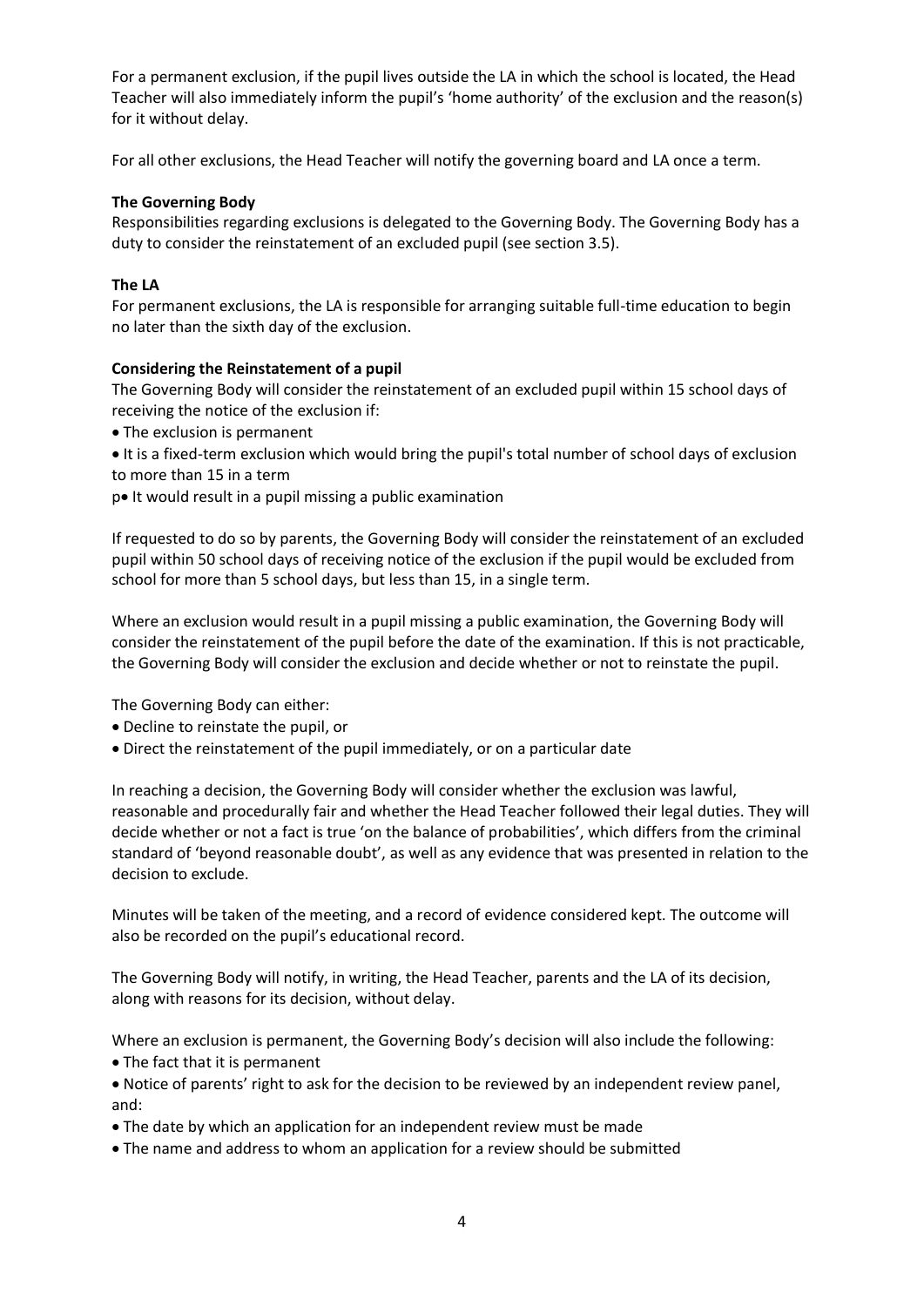• That any application should set out the grounds on which it is being made and that, where appropriate, reference to how the pupil's SEN are considered to be relevant to the exclusion

• That, regardless of whether the excluded pupil has recognised SEN, parents have a right to require the ATLAS Academy Trust to appoint an SEN expert to attend the review

• Details of the role of the SEN expert and that there would be no cost to parents for this appointment

• That parents must make clear if they wish for an SEN expert to be appointed in any application for a review

• That parents may, at their own expense, appoint someone to make written and/or oral representations to the panel, and parents may also bring a friend to the review

That if parents believe that the exclusion has occurred as a result of discrimination, they may make a claim under the Equality Act 2010 to the first-tier tribunal (special educational needs and disability), in the case of disability discrimination, or the county court, in the case of other forms of discrimination. A claim of discrimination made under these routes should be lodged within 6 months of the date on which the discrimination is alleged to have taken place.

### **An independent Review**

If parents apply for an independent review, the ATLAS Academy Trust will arrange for an independent panel to review the decision of the governing board not to reinstate a permanently excluded pupil.

Applications for an independent review must be made within 15 school days of notice being given to the parents by the Governing Body of its decision to not reinstate a pupil. A panel of 3 or 5 members will be constituted with representatives from each of the categories below. Where a 5 member panel is constituted, 2 members will come from the school governors category and 2 members will come from the Head Teacher category.

• A lay member to chair the panel who has not worked in any school in a paid capacity, disregarding any experience as a school governor or volunteer

• School governors who have served as a governor for at least 12 consecutive months in the last 5 years, provided they have not been teachers or Head Teachers during this time

• Head Teachers or individuals who have been a Head Teacher within the last 5 years

• A person may not serve as a member of a review panel if they:

• Are a Member/Director of the ATLAS Academy Trust, or Governing Board of the excluding school

• Are the Head Teacher of the excluding school, or have held this position in the last 5 years

• Are an employee of the ATLAS Academy Trust or the Governing Board, of the excluding school (unless they are employed as a Head Teacher at another school)

• Have, or at any time have had, any connection with the ATLAS Academy Trust, school, governing board, parents or pupil, or the incident leading to the exclusion, which might reasonably be taken to raise doubts about their impartially

• Have not had the required training within the last 2 years (see appendix 1 for what training must cover)

A clerk will be appointed to the panel.

The independent panel will decide one of the following:

- Uphold the governing board's decision
- Recommend that the governing board reconsiders reinstatement

• Quash the governing board's decision and direct that they reconsider reinstatement (only when the decision is judged to be flawed)

The panel's decision can be decided by a majority vote. In the case of a tied decision, the chair has the casting vote.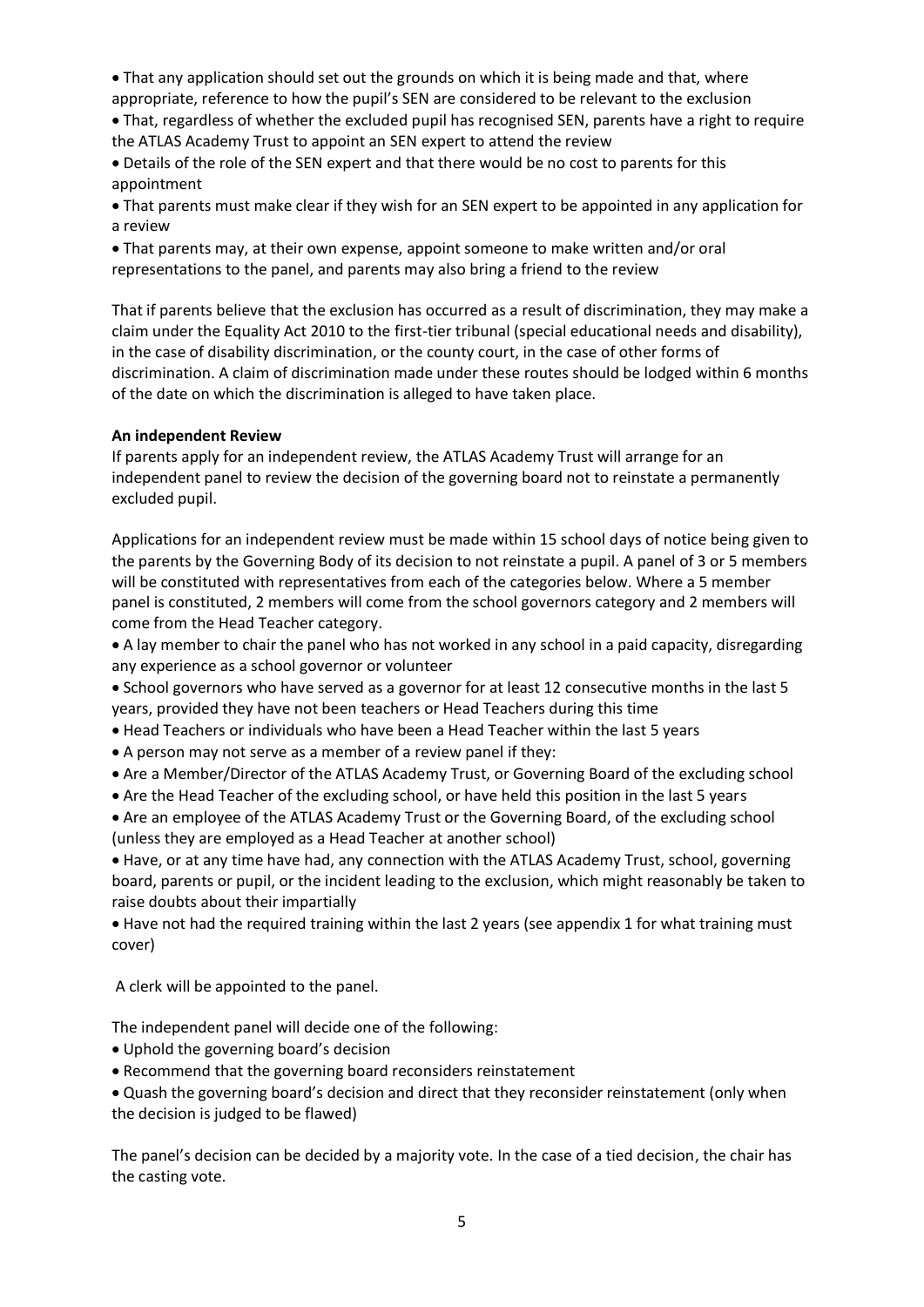### **School registers**

A pupil's name will be removed from the school admissions register if:

- 15 school days have passed since the parents were notified of the exclusion panel's decision to not reinstate the pupil and no application has been made for an independent review panel, or
- The parents have stated in writing that they will not be applying for an independent review panel

Where an application for an independent review has been made, the governing board will wait until that review has concluded before removing a pupil's name from the register.

Where alternative provision has been made for an excluded pupil and they attend it, code B (education off-site) or code D (dual registration) will be used on the attendance register.

Where excluded pupils are not attending alternative provision, code E (absent) will be used.

#### **Returning from a Fixed Term Exclusion**

Following a fixed-term exclusion, a re-integration meeting will be held involving the pupil, parents, a member of senior staff and other staff, where appropriate.

The following measures may be implemented when a pupil returns from a fixed-term exclusion:

- Agreeing a behaviour contract a pastoral support plan
- Putting a pupil 'on report'
- Internal isolation
- Referral to internal and/or external support agencies

#### **Monitoring Arrangements**

The Head Teacher monitors the number of exclusions every term and reports back to the Head Teacher/Governors. They also liaise with the local authority to ensure suitable full-time education for excluded pupils.

#### **Disposal of Exclusion Paperwork following appeal**

All exclusion paperwork will be given to the Clerk to the Governors/Hearing Clerk. This information will either be shredded or disposed of via the confidential waste.

#### Evaluation

The policy will be reviewed every 2 years. At every review, the policy will be shared with the Governing Board.